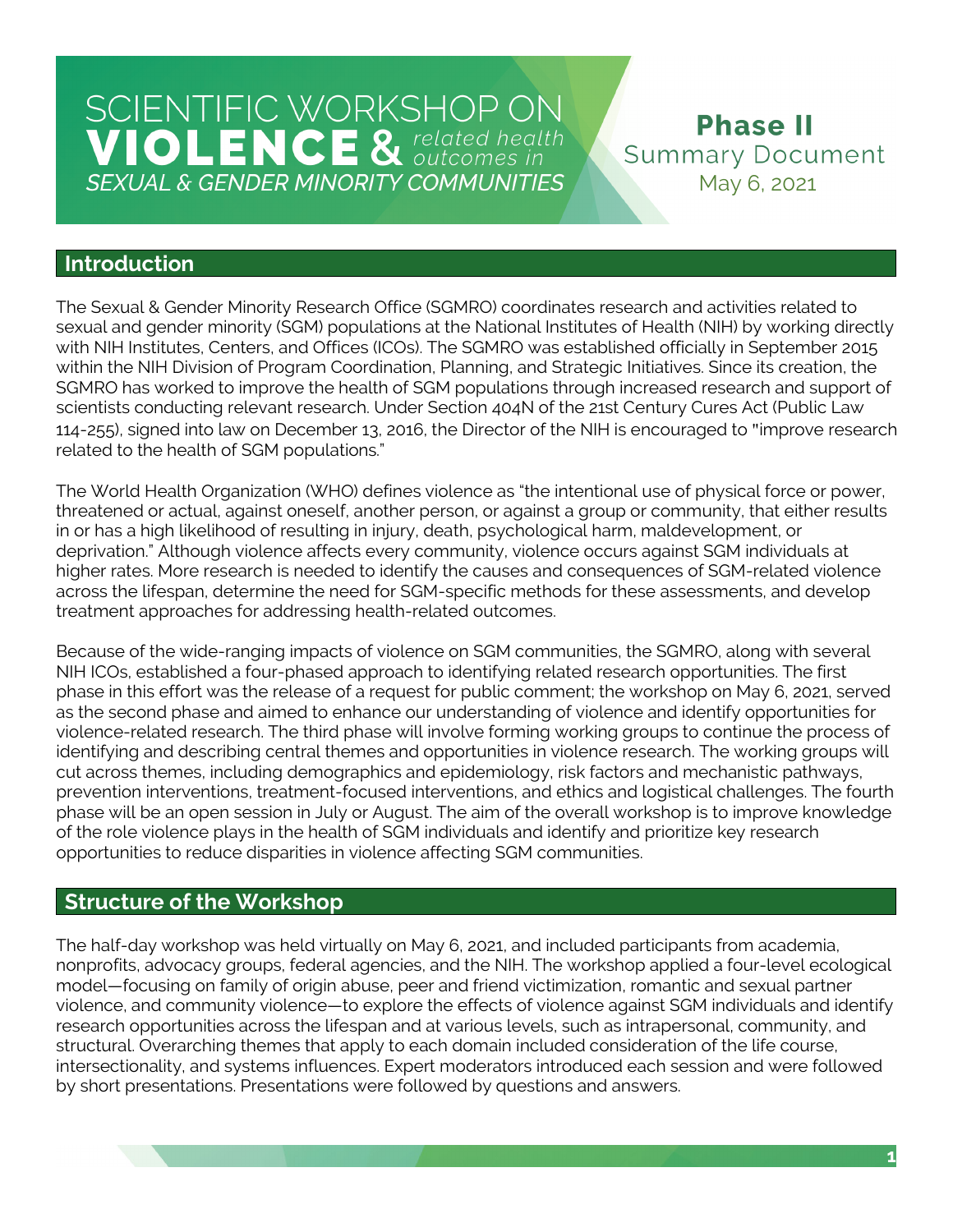**Phase II Summary Document** May 6, 2021

## **Session One: Family of Origin Abuse**

Members of SGM communities are vulnerable to abuse by virtue of their SGM status, and this may intersect with other processes of oppression, such as ageism or racism, or other risk factors that compound vulnerability to abuse and neglect, such as social exclusion, mental health, or risky behavior. Compared with their non-SGM peers, SGM individuals experience greater prevalence of child mistreatment, both physical and psychological, as well as polyvictimization of multiple forms of child mistreatment. Patterns vary by gender identity and sexual orientation—transgender and gender nonbinary individuals are at greater risk, as are those with multisexual orientations. Although Black, Indigenous, and people of color (BIPOC) who identify as SGMs also may be at increased risk, few studies have been conducted. Research at the environmental level also is limited, but the absence of state-level protections for LGBTQ populations has been identified as a risk factor for child maltreatment. SGM individuals are at significantly elevated risk of being victims of child sexual abuse, both at higher rates and increased severity, and is more prevalent for sexual minority women, bisexuals, transgender and gender nonbinary individuals, and BIPOC individuals.

Identifying explanations for these higher rates is difficult—longitudinal research is scarce, and most research is retrospective. Potential causes include targeting of SGM individuals, the unique vulnerabilities created by societal oppression, or a lack of culturally competent prevention and intervention services. Institutions and systems also are not adequately meeting the needs of SGM youth, who are more likely to enter foster care and more vulnerable to every kind of maltreatment. The systems do not address issues that contribute to maltreatment from families, such as family rejection. Without affirming care, many SGM youth enter congregate facilities. Placement in these centers is a significant risk for trafficking, and trafficking perpetrators' tactics are more effective for young people who have experienced family rejection or abuse. Vulnerabilities are compounded especially for SGM youth of color in the foster care system. A more holistic response is needed to prevent overrepresentation of SGM youth in the foster care system and to recruit and train affirming families. Specific studies of elder abuse in SGM populations are rare, and most elder abuse studies do not include consideration of differences in how abuse manifests in the SGM community. Although SGM elders have survived significant challenges and display tremendous resilience, they also experience social marginalization, stigma, and oppression.

#### **Areas prioritized for further research in the family of origin abuse section included—**

- Resilience factors
- Effects of structural racism
- Identification of chosen family and associated protective factors
- Characteristics of abuse perpetrators
- Explanations for higher rates of abuse in SGM populations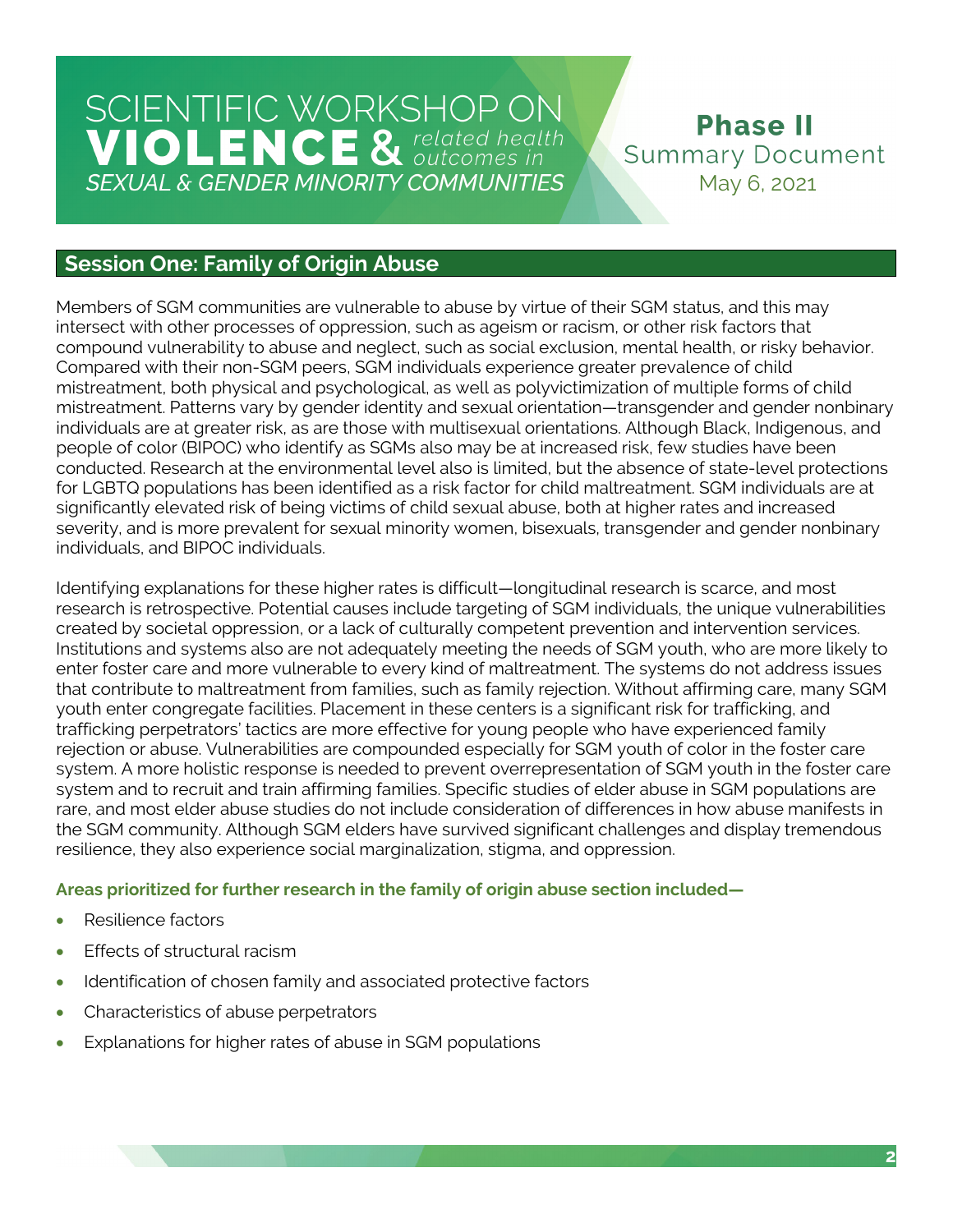**Phase II Summary Document** May 6, 2021

## **Session Two: Peer and Friend Victimization**

Much research has been conducted to establish the prevalence of hate-motivated violence toward SGM populations, but this may obscure non-hate violence and victimization among adult peers and friends, for which few systemic, representative, and ongoing data collection efforts exist. Many SGM individuals are victims of hate crimes, but context for violence among SGM adults must be expanded to include workplaces, prisons, senior living facilities, and so on. Data from the National Crime Victimization Survey show that SGM adults are more likely to be victims of crime; bisexual men and women and transgender people have disproportionate victimization rates, and perpetrators overwhelmingly are white men.

Another type of peer victimization is bullying, which is characterized by differential power and its unwanted and repeated nature. Although bullying still occurs more frequently in person, SGM individuals are disproportionate targets of cyberbullying. Current prevention and intervention programs are not effective for SGM youth, and the language currently used to describe bullying does not acknowledge societal or structural factors and recognizes only overt, visible aggression rather than microaggressions. Perceptions of normality are rooted deeply in cultural expectations, and binary gender socialization shapes bullying. Many targeting behaviors are related to cisnormative cultural ideas about gender, which intersect with other factors, such as race, class, and ability. Some forms of peer aggression are seen as normalized, gender-appropriate rites of passage, and current anti-bullying policies do not include accountability for recognizing and addressing structural heterosexism and transphobia. Implementation often is rooted in increased surveillance and can further contribute to disproportionate targeting of BIPOC individuals given that acts of bullying often target those who are socially constructed as different. Additionally, teachers receive little to no information on the needs of SGM students, and research on peer victimization has identified risk factors but few protective factors. Health disparities are not prevented in a vacuum, so crossover effects must be considered for prevention programming. More research is needed on the correlates of cyberbullying among SGM youth and adolescents, and qualitative differences between the types of bullying SGM youth and adults experience must be studied. Intersectionality is a critical consideration, and researchers must remember that SGM individuals have other aspects to their personalities, and young people also should be able to experience being young.

#### **The areas prioritized for further research in the peer and friend victimization section included—**

- Better reflection of the contexts in which violence occurs
- The effects of structural stigma
- Ways in which SGM individuals might become victims
- Interactions in the workplace and other locations where SGM individuals may experience violence from peers
- Additional research on intersex individuals, which may require studies designed to oversample intersex individuals
- The complex cultural needs of SGM individuals in health care settings in the wake of violence
- Integration of microaggressions into the structural understanding of bullying and peer violence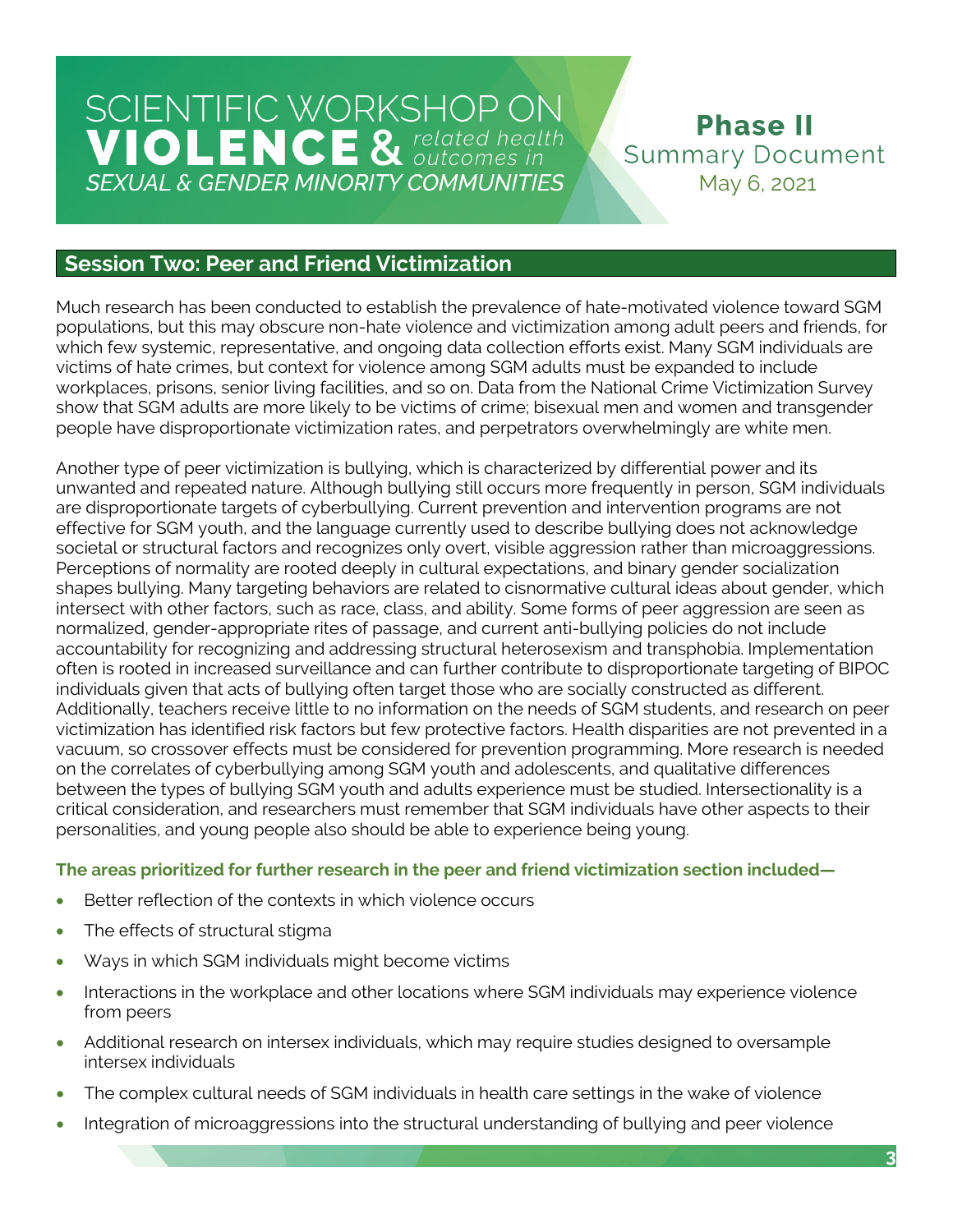**Phase II Summary Document** May 6, 2021

- Correlates of cyberbullying among SGM youth and adolescents
- Qualitative differences between the types of bullying SGM youth and adults experience

## **Session Three: Romantic and Sexual Partner Violence**

SGM individuals experience high levels of violence and intimate partner violence (IPV) in relationships. Although levels of victimization are high, high levels of perpetration coexist. Many factors that drive violence within SGM populations are common, but many also are identity-specific, such as internalized homophobia, which may influence violence between SGM individuals. SGM youth, particularly transgender youth, are more likely than non-SGM youth to be both survivors of and perpetrators of dating violence. Much of the research is cross-sectional and gathers data at points in time, rather than longitudinally, making covariates difficult to determine. Context is critical to understanding violence, such as the importance of the school environment, minority stress theory, and the role of environmental stress. Traditional IPV prevention programs are ineffective for SGM youth, possibly because they do not integrate minority stress. Many gaps persist in research on dating violence among SGM adults and even more among SGM youth. SGM adults report higher rates of IPV, especially among bisexual, transgender, and other gender diverse individuals.

Violence can take unique forms among SGM individuals, and measures of IPV have been largely heteronormative and cisnormative until recently. Although many risk factors for IPV are similar to those for heterosexual and cisgender individuals, SGM individuals also experience unique risk factors under the minority stress model. Discrimination leads to more proximal stressors, and those factors lead to IPV. Research may be limited by the increased barriers SGM individuals experience when seeking health care. SGM victims also are more likely to receive negative social reactions when they disclose IPV to peers, and negative social reactions predict a number of deleterious outcomes. National rates of sexual violence among cisgender sexual minorities are high, and rates are even higher for transgender and nonbinary individuals. SGM individuals experience unique forms of sexual violence, and minority stressors may contribute to elevated risks, which can then reinforce those stressors. SGM people may participate in unwanted sexual activity because of internalized bias, and these experiences elevate stress-sensitive reactions and minority-specific stress responses, leading to a further risk of revictimization.

The WHO recognizes sexual violence as a preventable public health issue, and prevention efforts should identify readily accessible and culturally competent services. SGM individuals face unique multilevel barriers to accessing support services and are less likely to report sexual violence. Cultural and societal ideologies, such as heteronormative and cisnormative myths about IPV, influence both IPV perpetration and barriers to health seeking for IPV victims and also prevent victims from perceiving abuse. Policing and the criminal legal system intersect with systems of oppression, so that BIPOC and transgender survivors of IPV are less likely to disclose such incidents to police and also have higher rates of hostility and revictimization. The translation of these findings into other cultural contexts is understudied. Rates of IPV among SGM individuals in other countries are shaped by living in conservative environments; decriminalizing homosexuality is an IPV intervention. Relationship violence among SGM populations must be understood as a syndemic with a largely unknown context. Larger systems of oppression must be dismantled for individual efforts to lead to sustained change.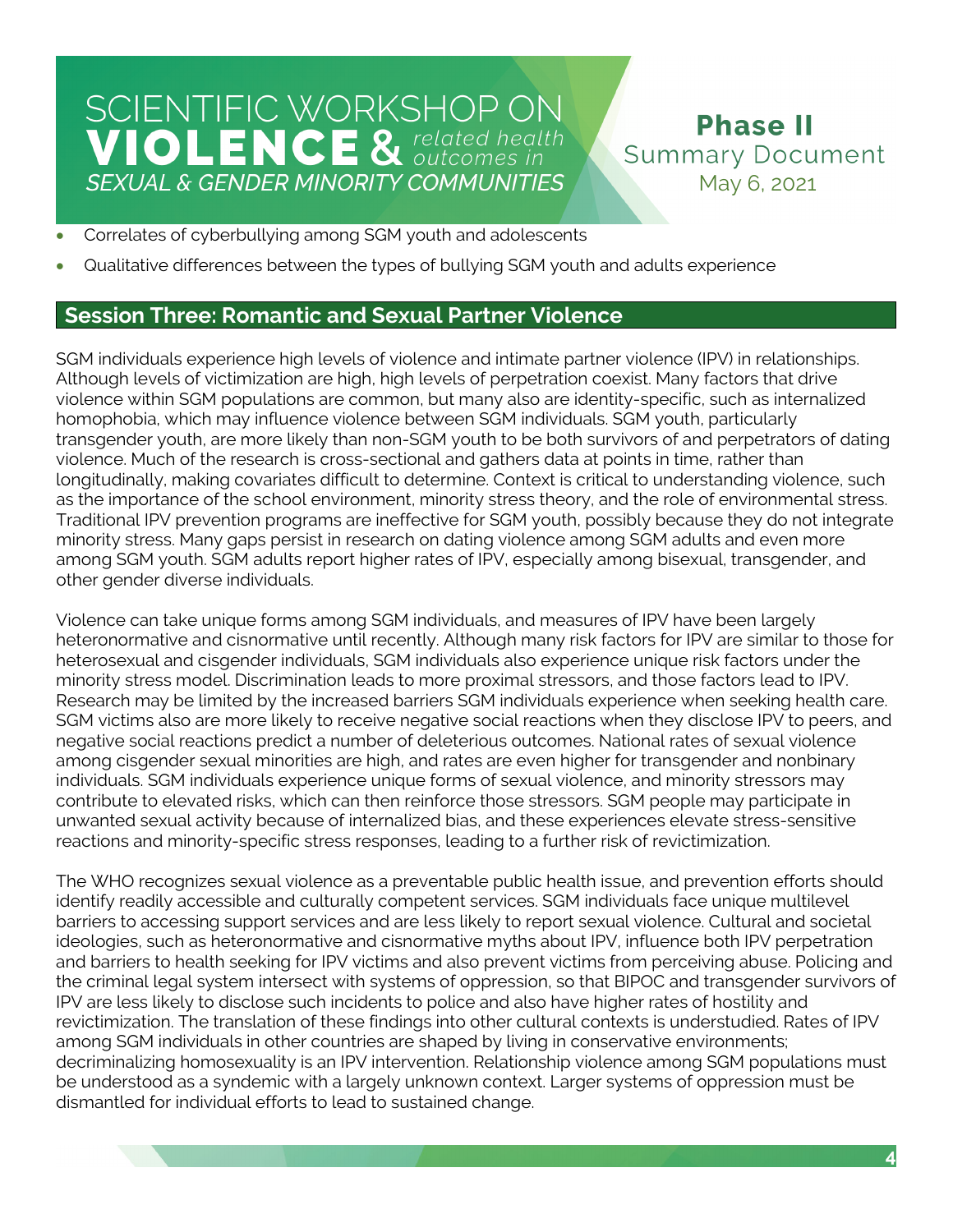**Phase II Summary Document** May 6, 2021

**The areas prioritized for further research in the romantic and sexual partner violence section included—** 

- Underlying causes of IPV and factors and explanations unique to SGM populations
- Associations between violence and health consequences
- Improved abilities to identify those at risk
- Increased understanding of structural determinants of health
- Research on IPV in transgender and gender nonbinary populations
- Assessment of existing interventions and their potential success for specific groups
- The cross-sectional nature of all considerations in IPV

### **Session Four: Community Violence**

Hate crimes are criminal acts motivated by a victim's group or perceived group, and laws defining hate crimes vary widely among jurisdictions. Sexual orientation is one of the most common motives of reported hate crimes; gender identity is a less common motive, but those crimes are more likely to be deadly. Estimates of victimization vary, but most are high; reporting rates for hate crimes are very low, and police recording of hate crimes is inconsistent, meaning that official records of hate crimes are likely reporting only a small fraction of the actual occurrence. Prosecutions and convictions for hate crimes are rare. Because SGM individuals have a long history of mistreatment, they are less likely to report violence to law enforcement. They may be concerned about outing themselves if they report violence even tangentially related to their identity. Most SGM people do not live near trauma services, and the services they do have access to may not be inclusive or competent. When SGM people who experience hate violence do seek out law enforcement, their experiences with police often are poor. Federal nondiscrimination protections are insufficient, and state laws are inconsistent. Recognition of families of choice also can be a barrier to reporting, such as an individual who fears losing custody of a child if a partnership is not recognized by law.

In the workforce, one in five SGM Americans report discrimination when applying for jobs; for BIPOC SGM individuals, the rates are one in three. Ninety percent of transgender individuals report workplace discrimination, and unemployment rates for transgender individuals are high. Research in the workforce usually focuses on policies and career milestones and rarely addresses nuanced everyday experiences. Identity disclosure is a factor in studies of workplace discrimination, and microaggressions may be unintentional or intentional but convey hostility to SGM workers. Existing research predominately focuses on corporate America and the most privileged workers, but violence also must be understood in other contexts, including the underground economy. Violence associated with sex work must be understood as a type of workplace violence, and the research paradigm must be flipped to focus on those who are the most vulnerable. Historical trauma also plays a role in the distress that SGM individuals experience, including the AIDS crisis and continuing associated stigma and historical violence against Native SGM individuals. Two-Spirit people must be understood in the context of settler colonialism and how historical trauma affects contemporary experiences.